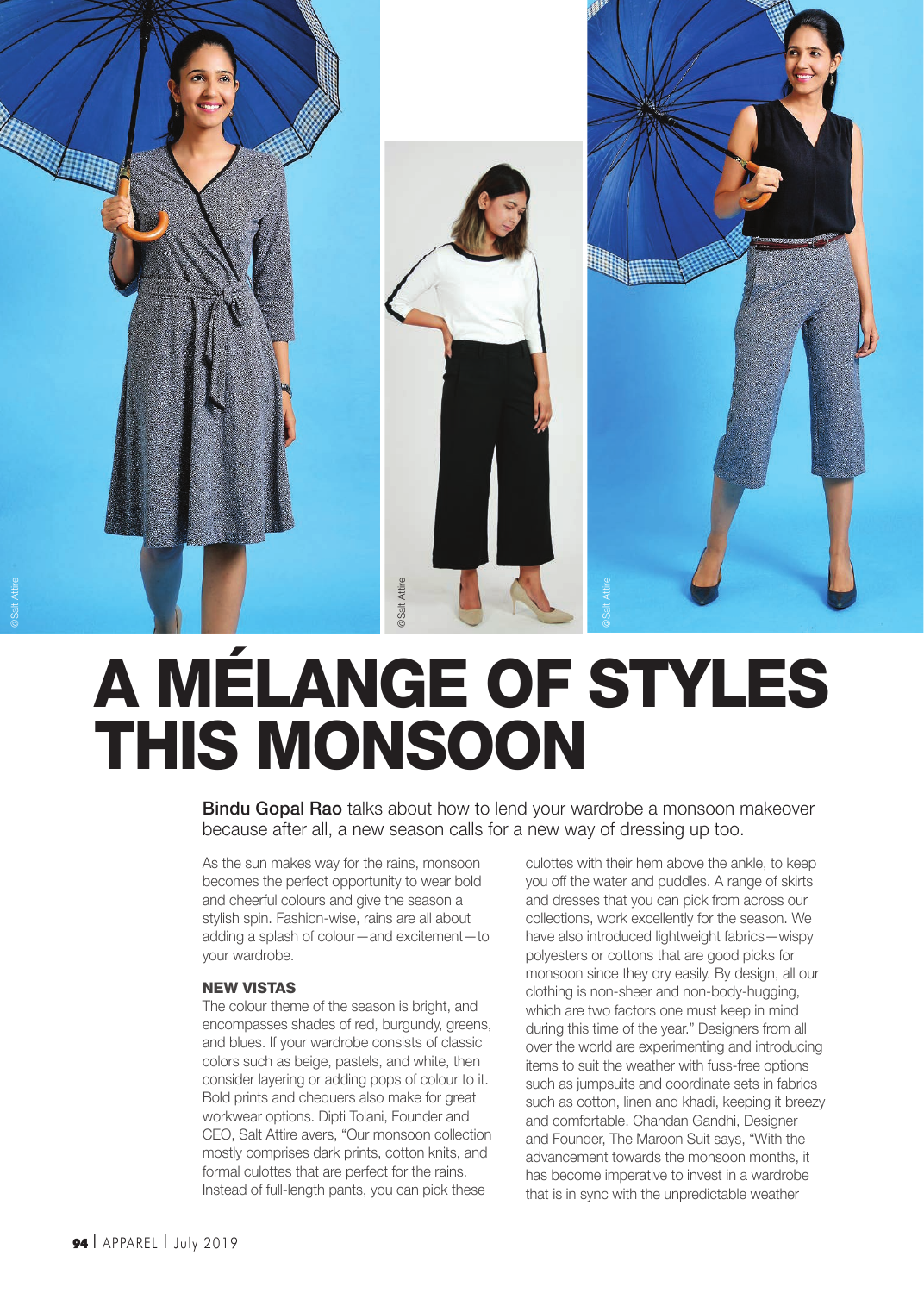### FEATURE



conditions. Polyvinyl chloride (PVC) has made a comeback in the form of clear handbags, trench coats, and hoodies. Paired with the right kind of bottoms and shirt, these fashion choices can help you to battle the rainy season. Designers are also working with handiwork organic fabrics and oversized silhouettes, which are making a popular comeback from the '80s and '90s."

#### TREND CHECK

Trends for monsoon are mostly functional and include elements such as high hems, skirts, knee- and calf-length dresses, formal culottes, and ankle-grazing pants. Fabrics that work well in this season include lightweight polyesters or cottons, which are basically those that dry easily. It is better to avoid sheer/light-coloured fabrics because in case you get drenched, the clothes turn transparent. Dark shades and pop colours add brightness to the dull weather. Shilpa Sharma, Co-founder, Jaypore adds, "Airy, natural—preferably not in white—and woven fabrics are breathable and therefore perfect for this season. Darker, naturally dyed colors, and quirky details and prints add an extra dimension to your looks." Clothes made of denim and crepe should definitely be avoided, since they take a lot of time to dry up. Instead, blended fabrics of polynylon and cotton would be a good choice to invest in. "To give monsoon a fashionable spin, this year, we will be talking about rich hues, fresh prints, light fabrics, and just the right amount of layering. This time, it is ideal to play around with the outfits, proportions, and colours. Culottes, capes, playsuits, roomy chiffon dresses, palazzo pants teamed with crop tops, and maxi dresses





are functional and chic outfits that will rule this rainy season. In ethnic wear, floral-printed kurtis and dresses with elegant zardozi work on satin fabrics are in. The hues for monsoon will be brighter than the sun—orange, canary yellow, and fuchsia pink," says Nishit Gupta, Director, Kalki.



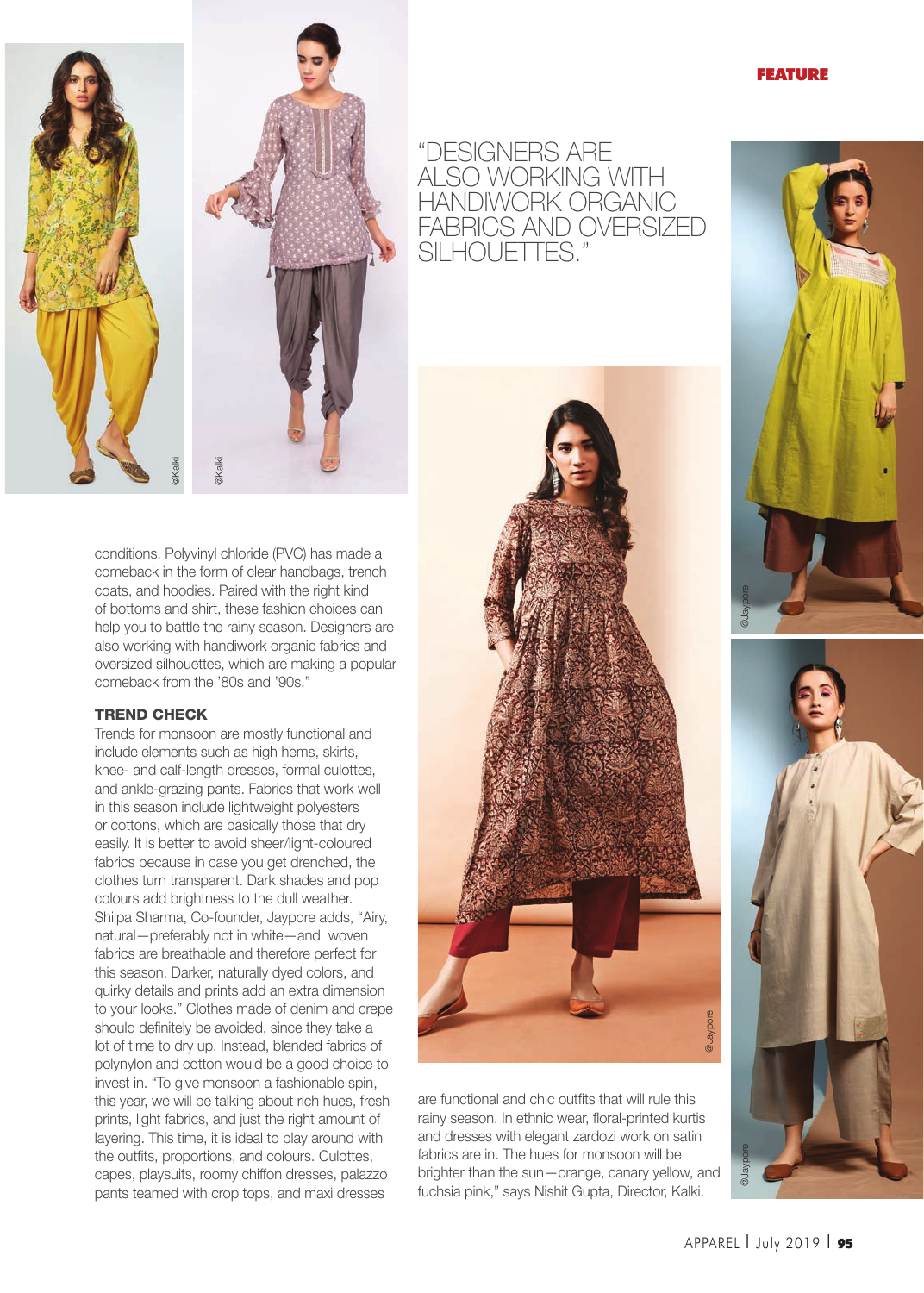#### FEATURE







TECHNOLOGIES LIKE QUICK-DRY ARE BEING USED BY ACTIVE SPORTSWEAR BRANDS INCLUDING NIKE AND ADIDAS.

# WATER PROOF

This weather plays a major role on the choice of fabric, fit, and colours. With brighter and happier colours taking a front seat to provide a visual pick-me-up, comfort is at the forefront this season. Fabrics with quick-dry technology, wrinkle-resistance, and comfort stretch are monsoon favourites. Most often, consumers look for print and texture options that can transition from day into night. Harsh Chheda, Founder and CEO, Corporate Collars, says, "In recent times, technology has played quite an important role in the apparel industry and is coming up with innovative options that are weather-friendly. Firstly, a lot of stress is given to the weight of the apparel. The lighter the fabric, the faster it dries. Also, wrinkle-free shirts and trousers are popular as they are easy to wear and maintain. Moreover, today, fabrics are innovated such that they have a high degree of water resistance."

#### TECH TALK

Different versions of breathable and smart fabrics are being introduced to improve consumer usage. Technologies like quick-dry are being used by active sportswear brands including Nike and Adidas, to take moisture away from the skin, keeping it cool and dry. Various superior mechanisms have also been introduced, wherein these clothes can identify one's health statistics and communicate them to the right person. Delna Nallaseth, Creative Head, ANJ says, "One of the innovations is water-proof textiles that are being introduced using nano waterproofing technology. Clothing made from nanotechnology is immune to wetness. They use a silicone nano-filament, which is highly chemically hydrophobic."

## CHALLENGES GALORE

The challenges mostly vary with the degree and intensity of monsoon in different parts of the country. "Some cities will be extremely